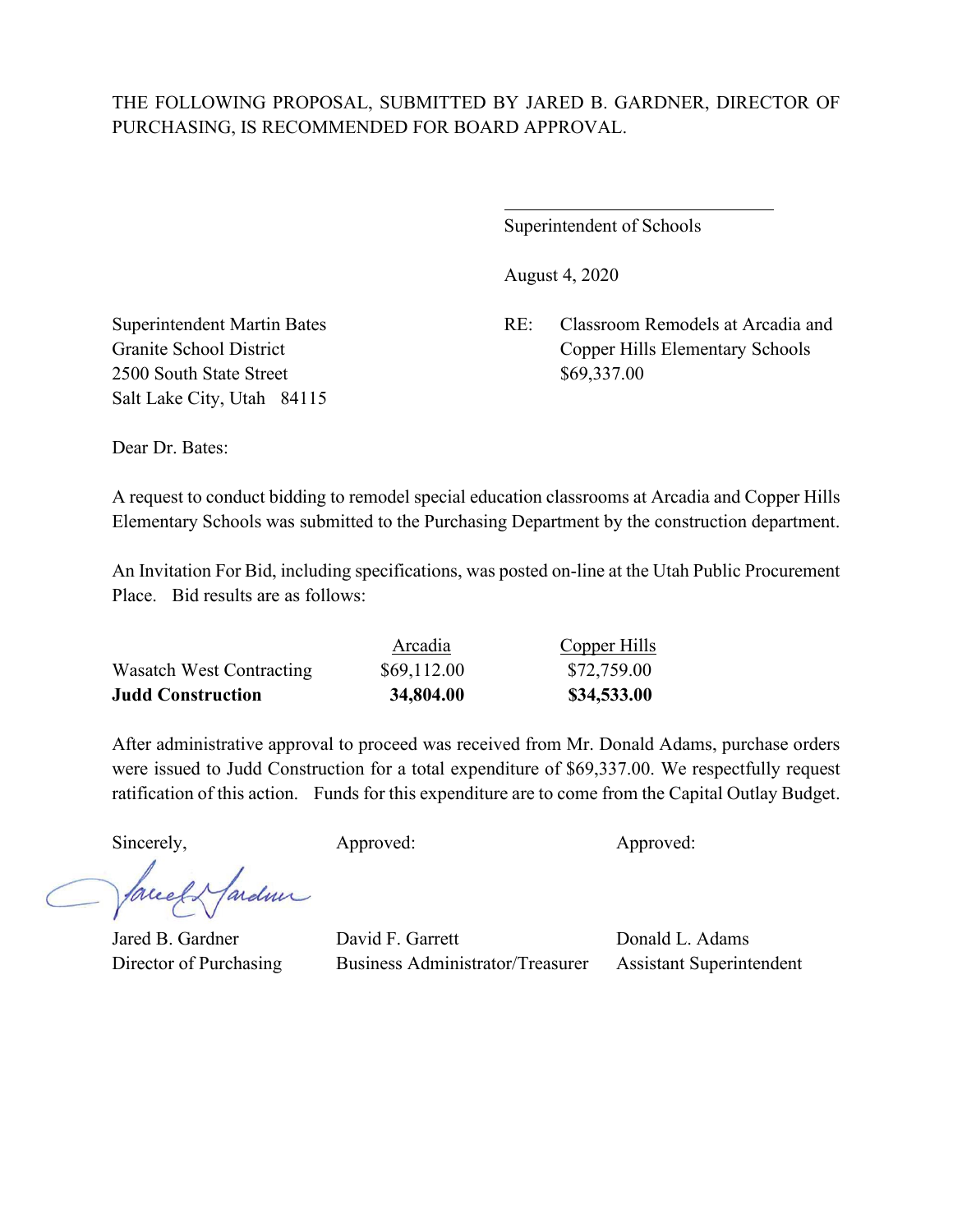

385-646-4597 Fax 385-646-4351 [www.graniteschools.org](http://www.graniteschools.org/)

July 30, 2020

Superintendent Martin W. Bates Granite School District 2500 South State Street Salt Lake City, Utah 84115

### SUBJECT: **Ratification for Arcadia and Copper Hills Classroom Remodels**

Dear Dr. Bates,

The closure of the Sandburg and Westbrook Elementary campuses necessitated relocating SPED classes to Arcadia and Copper Hills Elementary Schools, respectively. When considering the relocation decisions, the design of the room modifications, and coordination of the bid process, it was imperative to have the installation complete before students arrive. A purchase order was issued to Judd Construction for \$69,337.00. A formal bid was not received until after the previous Board deadline creating the need for ratification.

 $OUL/OL$ 

Donald Adams Assistant Superintendent, Support Services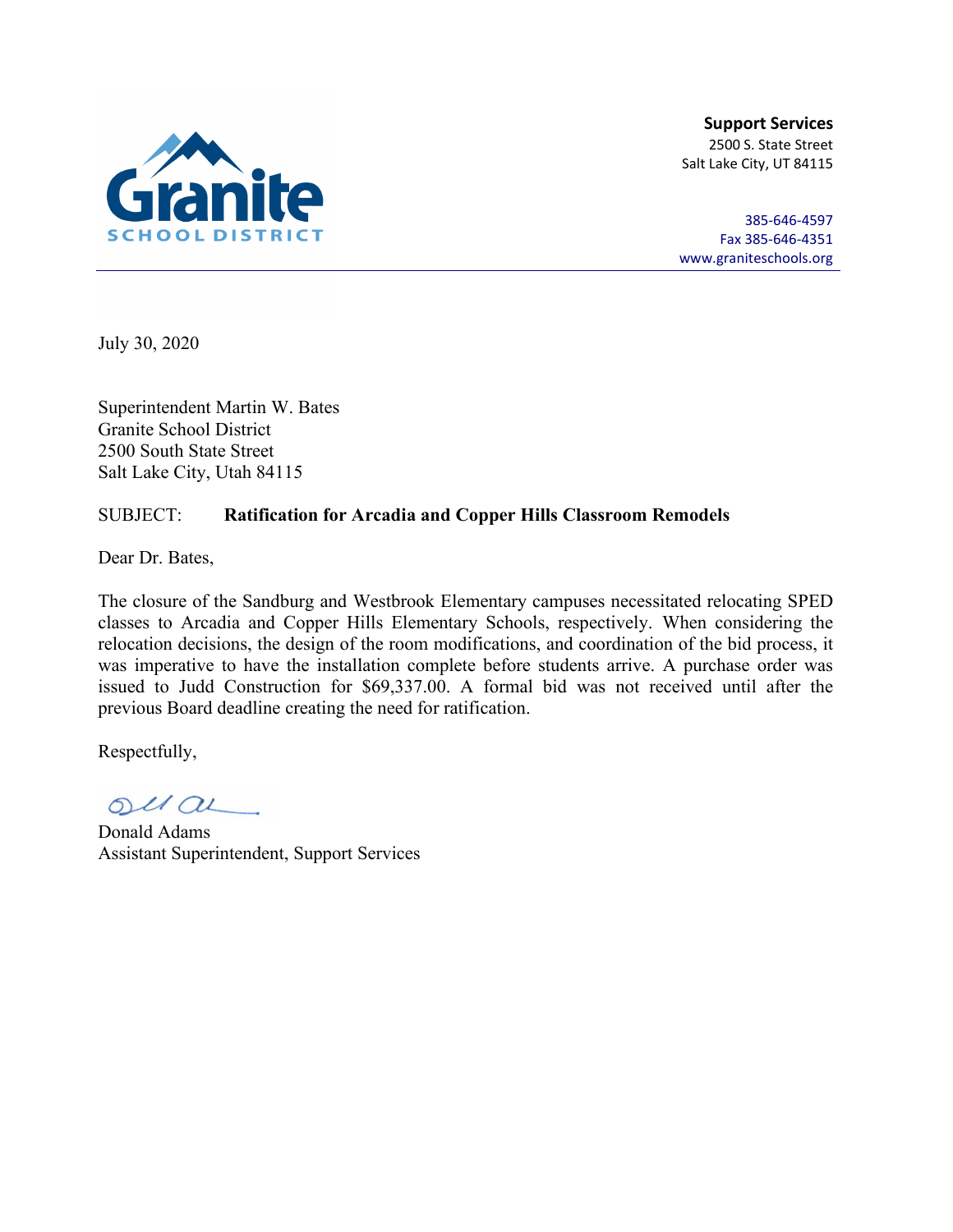Superintendent of Schools

August 4, 2020

Superintendent Martin W. Bates Granite School District 2500 South State Street Salt Lake City, UT 84115

RE: Print Shop Copier Maintenance Requisition No. 690396 \$75,000.00

 $\mathcal{L}_\mathcal{L}$  , which is a set of the set of the set of the set of the set of the set of the set of the set of the set of the set of the set of the set of the set of the set of the set of the set of the set of the set of

Dear Dr. Bates:

The above listed requisition was submitted to the Purchasing Department over the signatures of Mr. Chris Lewis and Mr. David Garrett. The requisition requests a purchase order for providing ongoing maintenance and support to our copy machines in the print shop.

The services are available under state contract AR457 with a local Canon's authorized service provider Canon Solutions America.

This letter respectfully requests permission to issue a purchase order for \$75,000.00 to Canon Solutions America. Funds for this purchase are to come from each secondary school's capital budget.

facely fardun

Jared B. Gardner David F. Garrett

Sincerely,  $\qquad \qquad \text{Approved:}$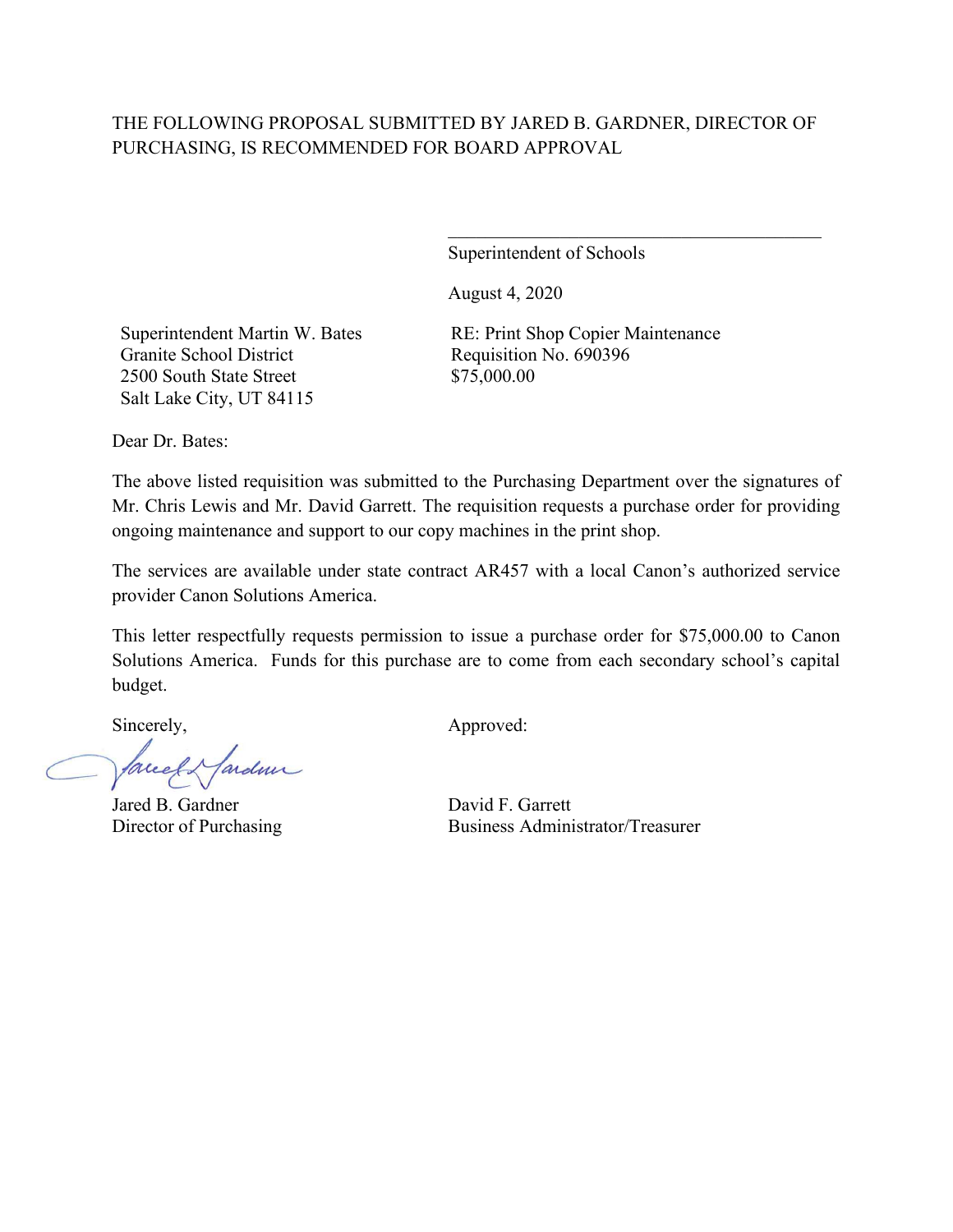Superintendent of Schools

August 4, 2020

Superintendent Martin W. Bates Granite School District 2500 South State Street Salt Lake City, UT 84115

RE: Secondary School Large Copier Maintenance Requisition No. 690398 \$65,000.00

 $\mathcal{L}_\mathcal{L}$  , which is a set of the set of the set of the set of the set of the set of the set of the set of the set of the set of the set of the set of the set of the set of the set of the set of the set of the set of

Dear Dr. Bates:

The above listed requisition was submitted to the Purchasing Department over the signatures of Mr. Chris Lewis and Mr. David Garrett. The requisition requests a purchase order for providing ongoing maintenance and support to our fleet of large copy machines in the secondary schools.

The services are available under state contract AR182 with a local Konica Minolta authorized service provider Pacific Office Automation.

This letter respectfully requests permission to issue a purchase order for \$65,000.00 to Pacific Office Automation. Funds for this purchase are to come from each secondary school's capital budget.

Mardiner facel

Jared B. Gardner David F. Garrett

Sincerely,  $\qquad \qquad \text{Approved:}$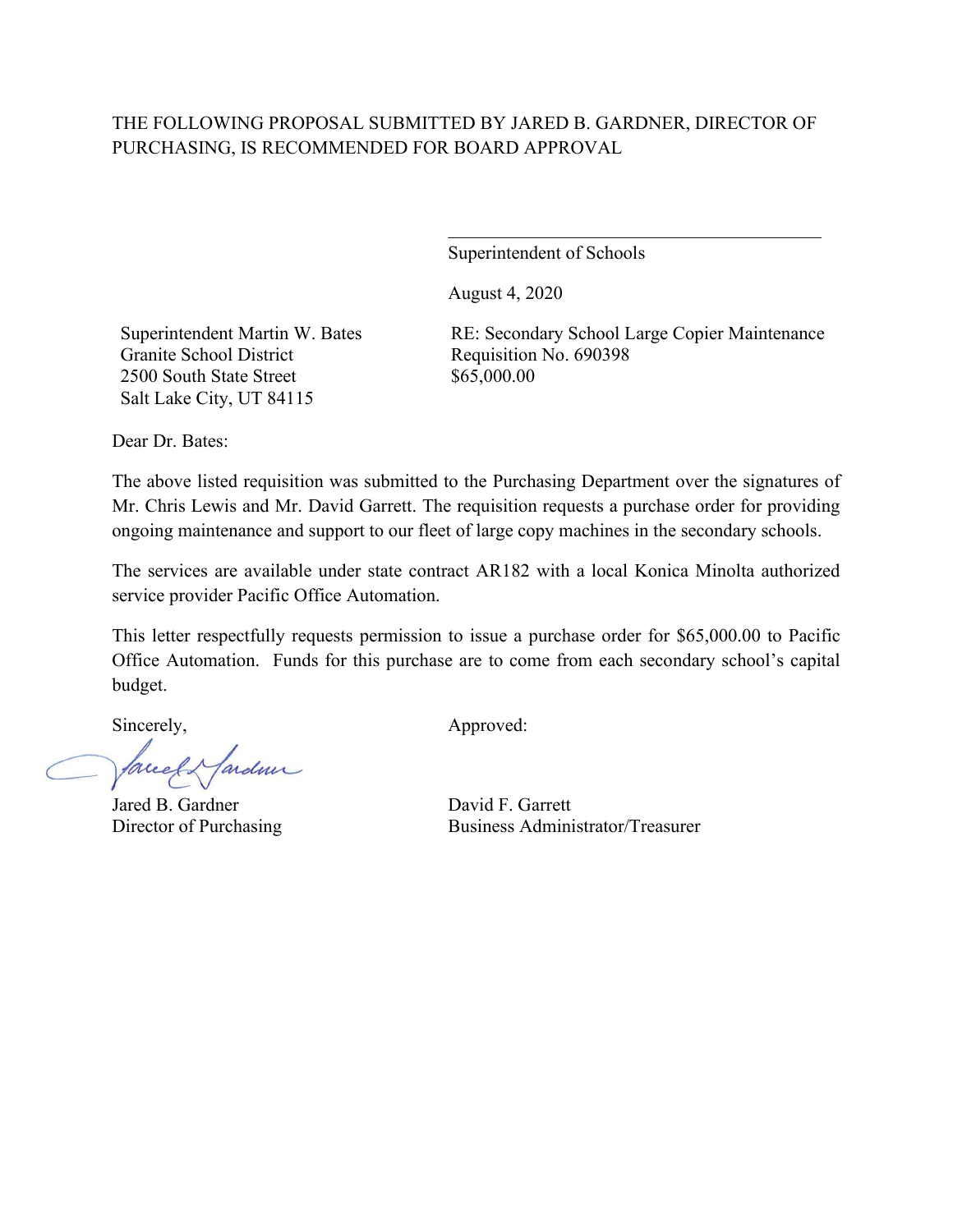Superintendent of Schools

August 4, 2020

Granite School District Requisition No. 113774 2500 South State Street \$100,000.00 Salt Lake City, Utah 84115

Superintendent Martin W. Bates RE: District Linen Needs 2020-2021

 $\overline{\phantom{a}}$ 

Dear Dr. Bates:

The Purchasing Department has received a requisition requesting that an open purchase order for linen needs be created for the 2020-2021 school year. This requisition has been signed by Mr. Rex Goudy and Mr. Donald L. Adams.

ALSCO will provide the district's linen needs under State Contract MA2246.

Permission is requested to create an open purchase order in the amount of \$100,000.00 to Alsco. Funds for this expenditure will come from the Custodial Services budget.

Sincerely, Approved, Approved, Approved,

ardmi facel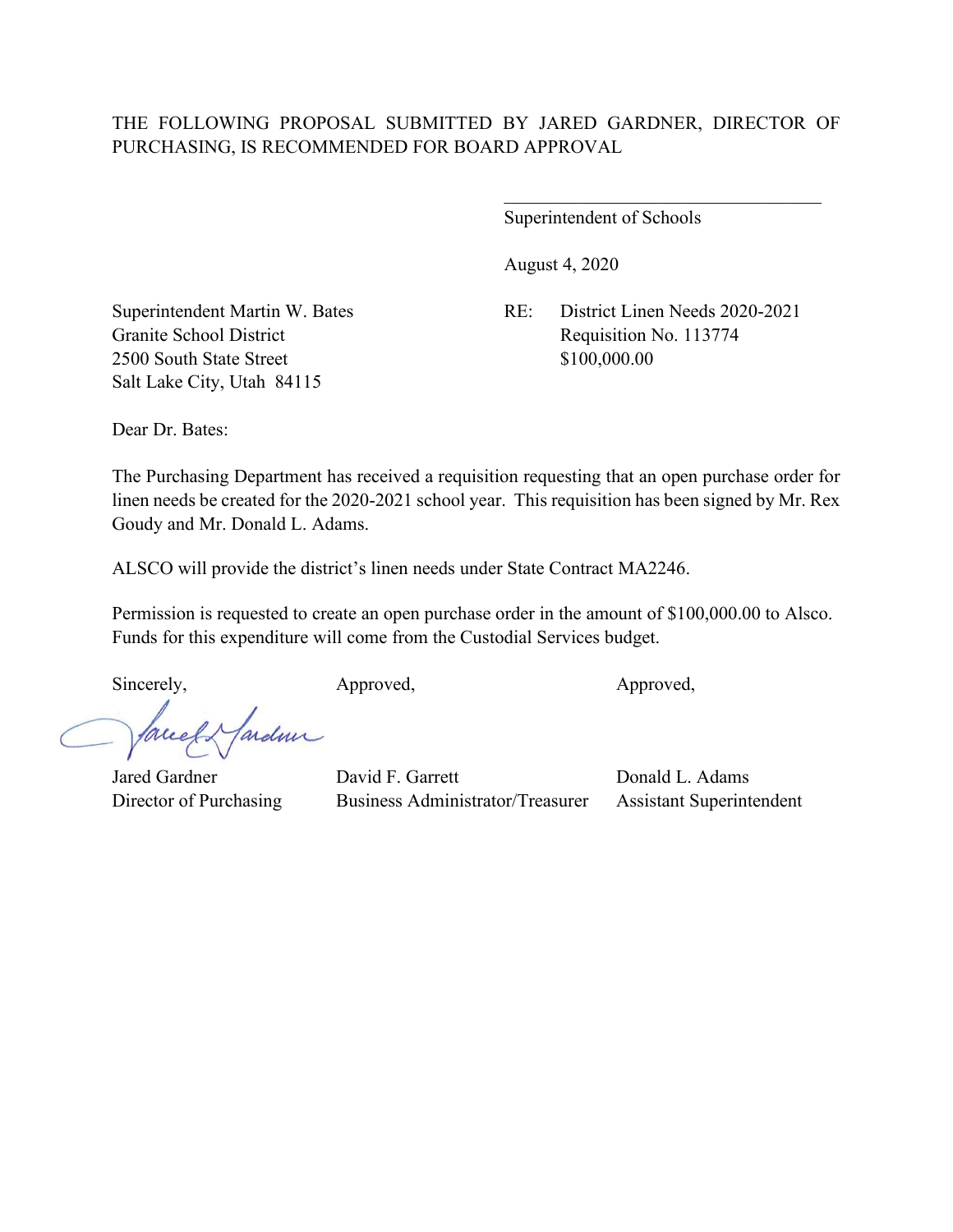$\overline{a}$ 

Superintendent of Schools

August 4, 2020

Superintendent Martin Bates RE: Contracted Services to Improve Granite School District AP/IB Participation and Scores at

2500 South State Street Multiple High Schools Salt Lake City, Utah 84115 \$124,800.00

Dear Dr. Bates:

The Curriculum and Instruction Department has requested a contract with the non-profit organization Equal Opportunity Schools with the intent of closing the race and income participation gaps in AP/IB courses, raise test score performance as measured by exam passing, and develop systems and structures for the district to sustain and improve upon these results in future years. The program will be implemented at Cottonwood, Cyprus, Granger, Hunter, Kearns, and Taylorsville high schools.

We respectfully request approval to enter a one-year contract with Equal Opportunity Schools and to issue a purchase order for \$124,800.00. Funds for this expenditure are to come from state AP testing funds.

Mardiner facel

Sincerely, Approved: Approved: Approved: Approved: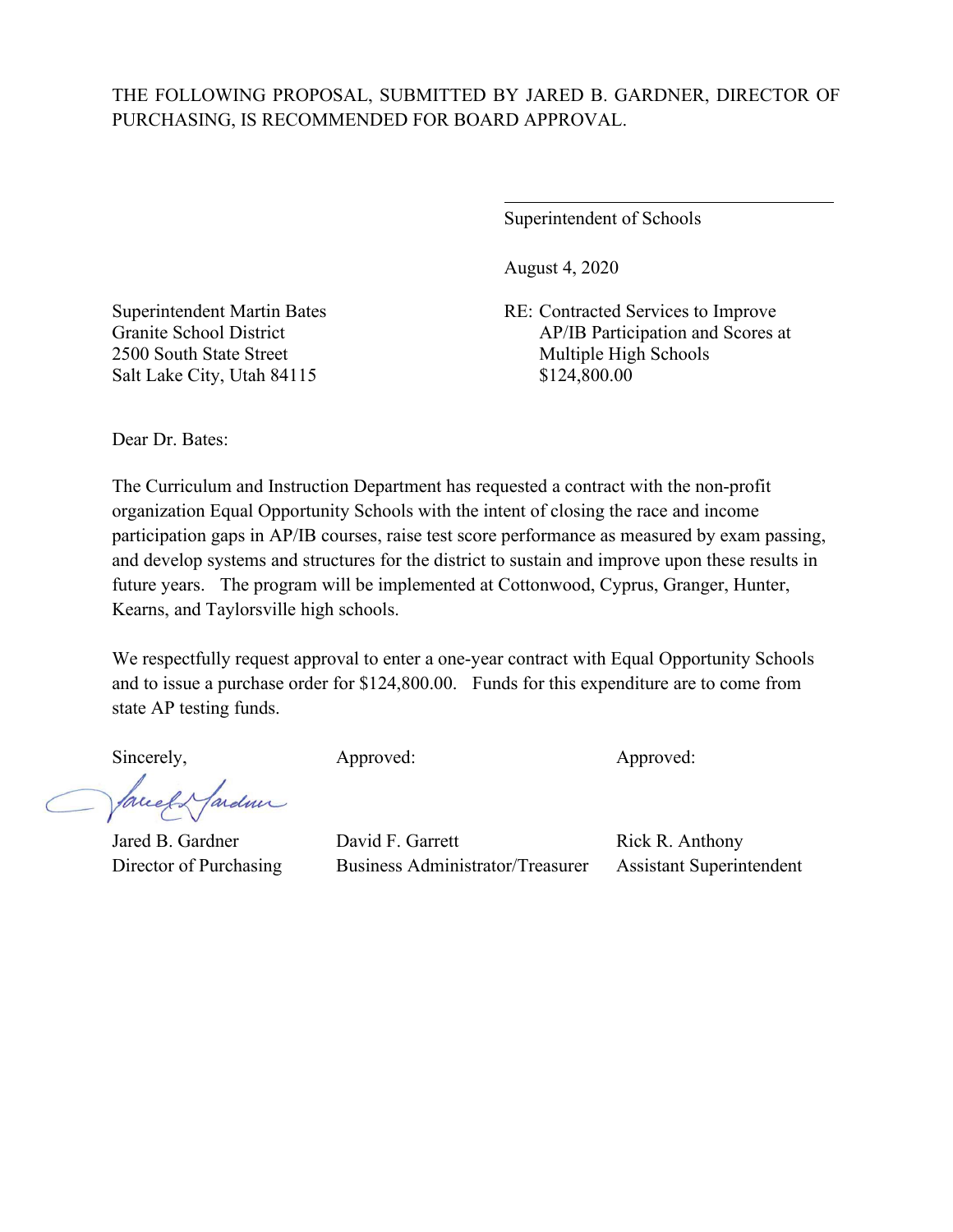Superintendent of Schools

\_\_\_\_\_\_\_\_\_\_\_\_\_\_\_\_\_\_\_\_\_\_\_\_\_\_

August 4, 2020

Granite School District Requisition: 690454 2500 South State Street \$99,956.00 Salt Lake City, Utah 84115

Superintendent Martin W. Bates RE: Excess Workers Compensation Insurance

Dear Dr. Bates:

The Purchasing Department has received a requisition requesting the purchase of excess workers compensation insurance for the 2020-2021 school year. A quote has been obtained through our current contracted broker Aon Risk Solutions.

Ratification of this purchase is requested because the quotes from the broker were received after the deadline for the July Board of Education meeting. Funds for this contract will be provided from the Self Insurance fund.

facely farden

Jared Gardner David F. Garrett

Sincerely, Approved,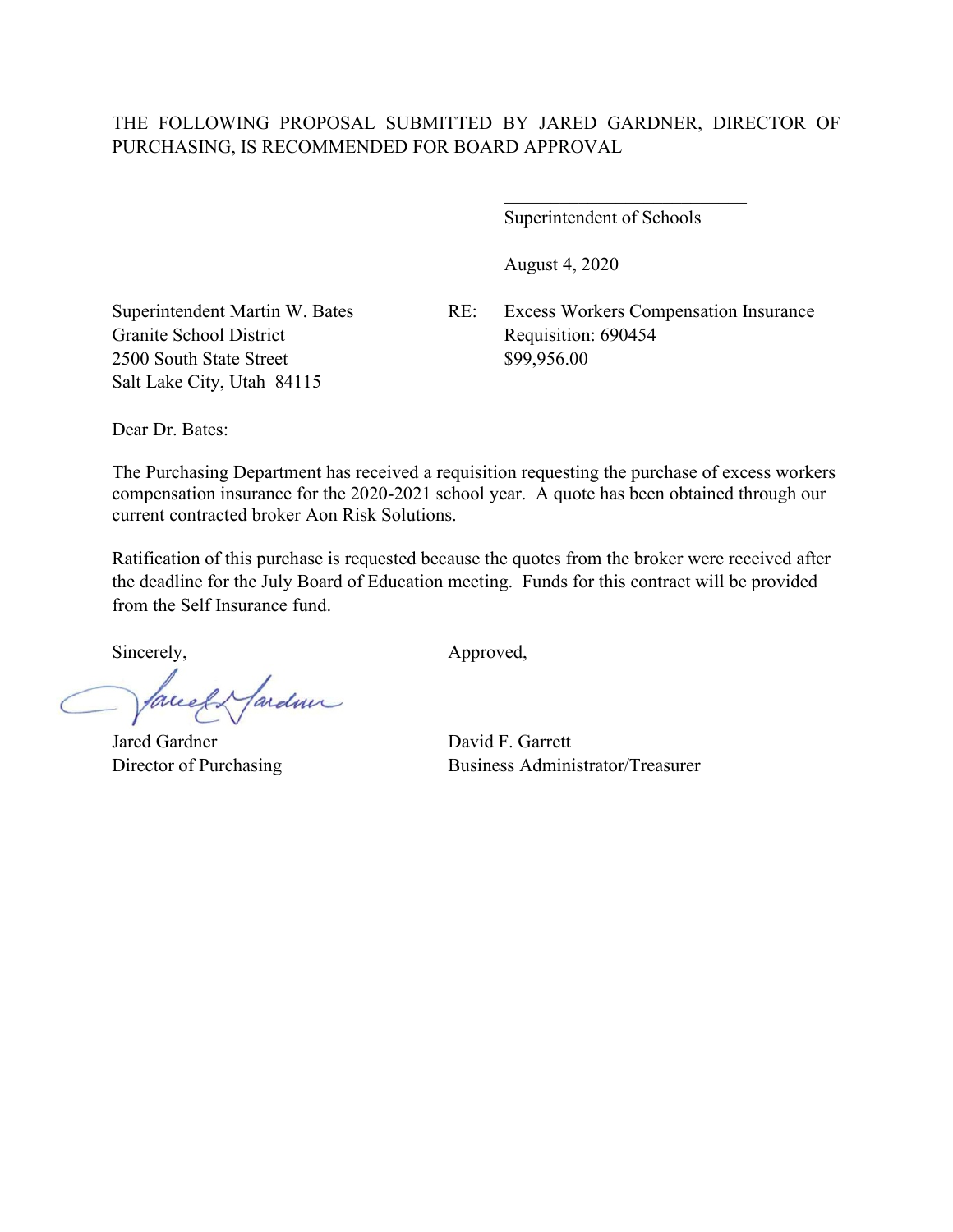Superintendent of Schools

August 4, 2020

Superintendent Martin W. Bates Granite School District 2500 South State Street Salt Lake City, UT 84115

RE: Pharmacy Benefits Management Services Approximately \$12,652,505.00 Annually

 $\mathcal{L}_\mathcal{L}$  , which is a set of the set of the set of the set of the set of the set of the set of the set of the set of the set of the set of the set of the set of the set of the set of the set of the set of the set of

Dear Dr. Bates:

Per the request of the Human Resources Department a request for proposal (RFP) process has been conducted for pharmacy benefits management (PBM) services. The successful PBM firm is a third-party administrator of prescription drug program. The awarded PBM will provide this service to our employee pharmacy benefit program.

The RFP was released for public bidding on the Utah Public Procurement Place. Nine vendor proposals were received. Of the nine proposals eight were found responsive to the needs of the district. The proposals were evaluated and scored by the district committee against criteria provided in the RFP. Scoring results follow:

| Vendor              | Score | Vendor   | Score |
|---------------------|-------|----------|-------|
| Kennan & Associates | 809.1 | Vendor 5 | 755.1 |
| Vendor 2            | 789.7 | Vendor 6 | 723.9 |
| Vendor 3            | 781.8 | Vendor 7 | 717.7 |
| Vendor 4            |       | Vendor 8 | 703.8 |

Permission is requested to award a contract to Kennan & Associates. The contract term would be for three years with two one-year renewal options. The estimated annual net cost of the contract is \$12,652,505.00 for prescriptions and management fees to the PBM. This cost represents a savings of \$1,616,068.00 when compared to the 2019 contract costs. Funding for this contract will come from the district self-insurance fund.

Jardin face

Jared B. Gardner David F. Garrett

Sincerely, Approved: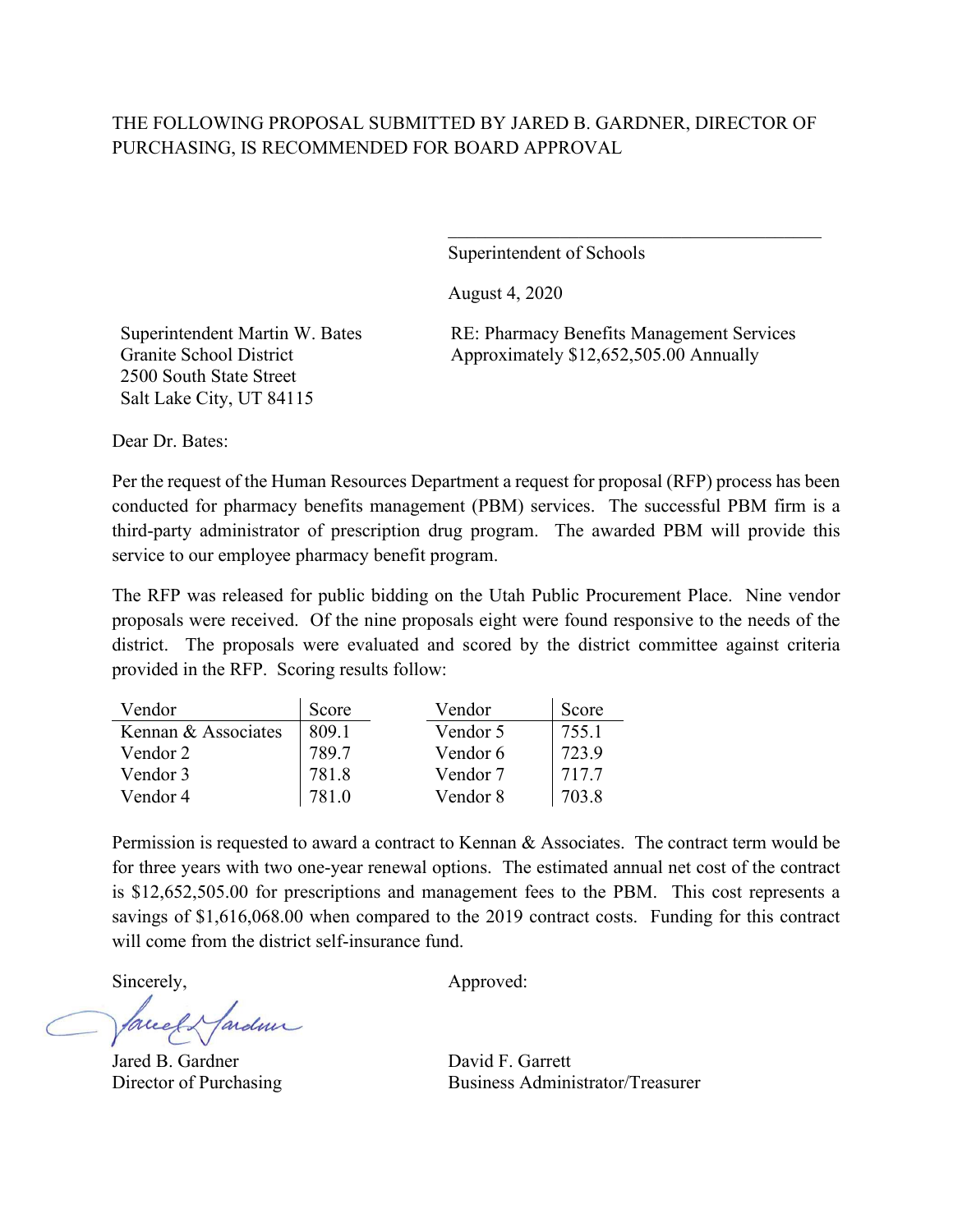$\overline{a}$ 

Superintendent of Schools

August 4, 2020

Superintendent Martin Bates RE: Reroofing at Bonneville Junior and Granite School District Spring Lane Elementary Schools

2500 South State Street \$383,365.00 Salt Lake City, Utah 84115

Dear Dr. Bates:

A request to conduct bidding for partial reroofing at Bonneville Junior High School and Spring Lane Elementary School was submitted to the Purchasing Department by the construction department.

An Invitation For Bid, including specifications, was posted on-line at the Utah Public Procurement Place. Bid results are as follows:

| <b>Clark's Quality Roofing</b> | 140,970.00   | 242,395.00         |
|--------------------------------|--------------|--------------------|
| <b>Contract West Roofing</b>   | 179,900.00   | 293,300.00         |
| Utah Tile and Roofing          | 225,560.00   | 318,691.00         |
| North Face Roofing             | \$233,100.00 | \$346,100.00       |
|                                | Bonneville   | <b>Spring Lane</b> |

Purchase orders were issued to Clark's Quality Roofing for a total expenditure of \$383,365.00 after administrative approval to proceed was received from Mr. Donald Adams. This was done to save time in getting this work started as soon as possible. We respectfully request ratification of this action. Funds for this expenditure is to come from the Capital Outlay Budget.

Sincerely, Approved: Approved: Approved:

ardmi Jaccel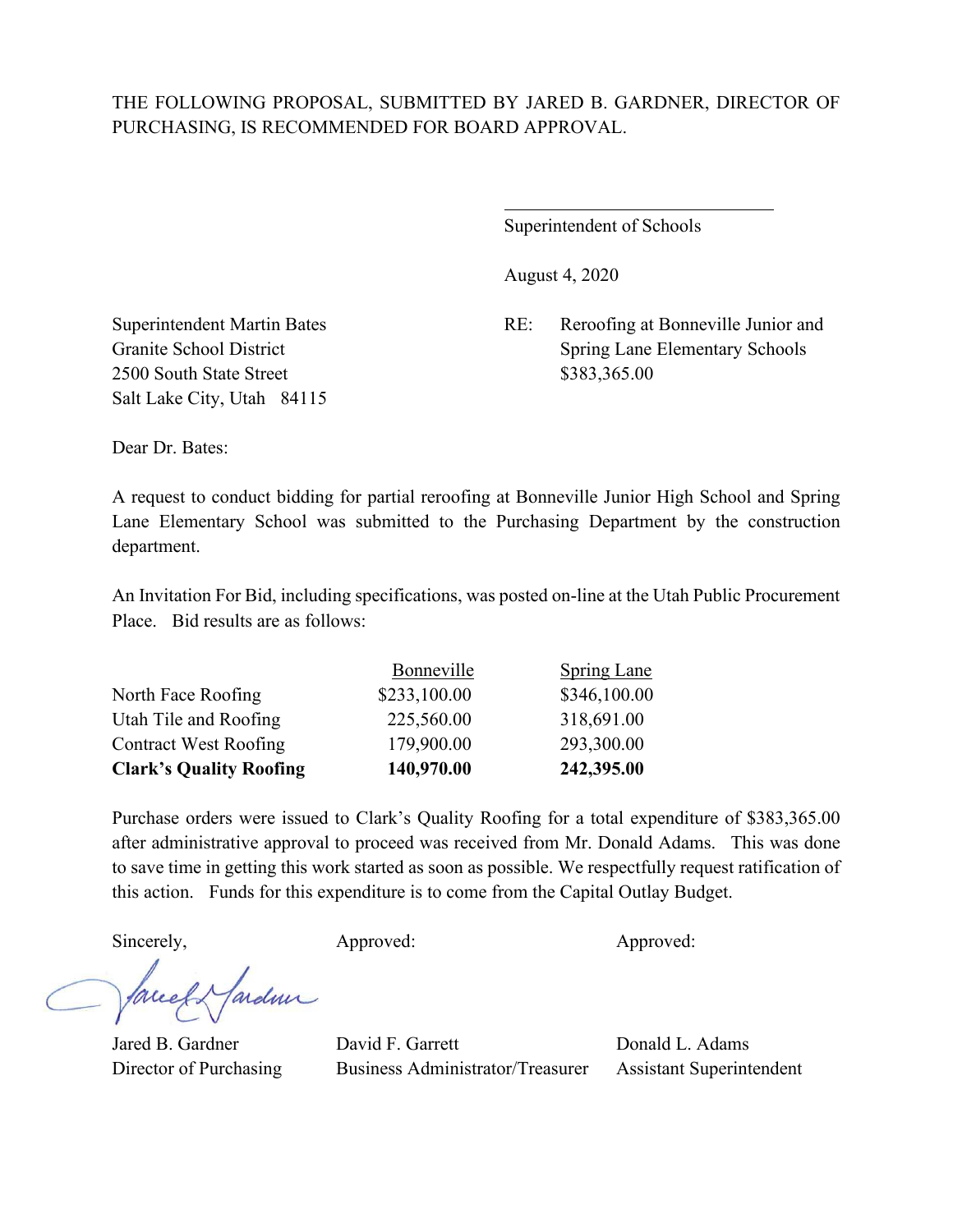

385-646-4597 Fax 385-646-4351 [www.graniteschools.org](http://www.graniteschools.org/)

July 30, 2020

Superintendent Martin W. Bates Granite School District 2500 South State Street Salt Lake City, Utah 84115

### SUBJECT: **Ratification for Re-roof of Bonneville Jr. and Spring Lane Elementary**

Dear Dr. Bates,

Roofing replacements at Bonneville Junior High and Spring Lane Elementary Schools have been deemed mandatory before damage occurs next winter. Due to a limited "good weather window" and the timeline required to complete roofing design and replacements before winter weather sets in, a purchase order was issued to Clark's Quality Roofing for \$383,365.00. A formal bid was not received until after the previous Board deadline creating the need for ratification. We respectfully request ratification of this action.

 $OUL/OL$ 

Donald Adams Assistant Superintendent, Support Services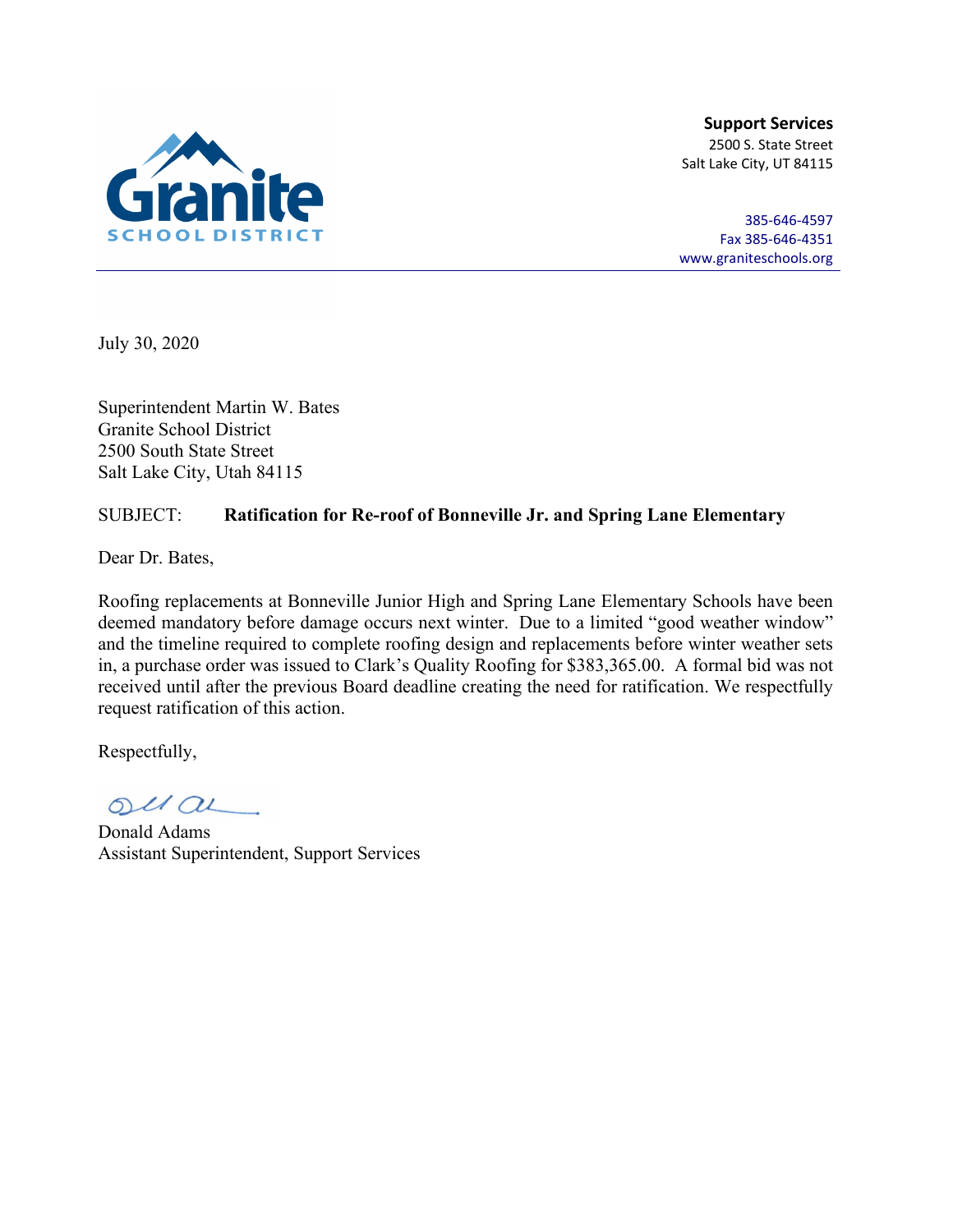$\overline{a}$ 

Superintendent of Schools

August 4, 2020

Superintendent Martin Bates RE: Upgrade the Electrical System at Granite School District Westbrook Elementary School

2500 South State Street \$83,200.00 Salt Lake City, Utah 84115

Dear Dr. Bates:

A request to conduct bidding to upgrade the electrical system at Westbrook Elementary School was submitted to the Purchasing Department by the Construction Department.

An Invitation For Bid, including specifications, was posted on-line at the Utah Public Procurement Place. Qualifying bid results are as follows:

**Probst Electric \$83,200.00**

As directed by Mr. Donald Adams a purchase order was issued to Probst Electric for \$83,200.00. We respectfully request ratification of this action. Funds for this expenditure are to come from the Capital Outlay Budget.

Sincerely, Approved: Approved: Approved: Approved:

facely farder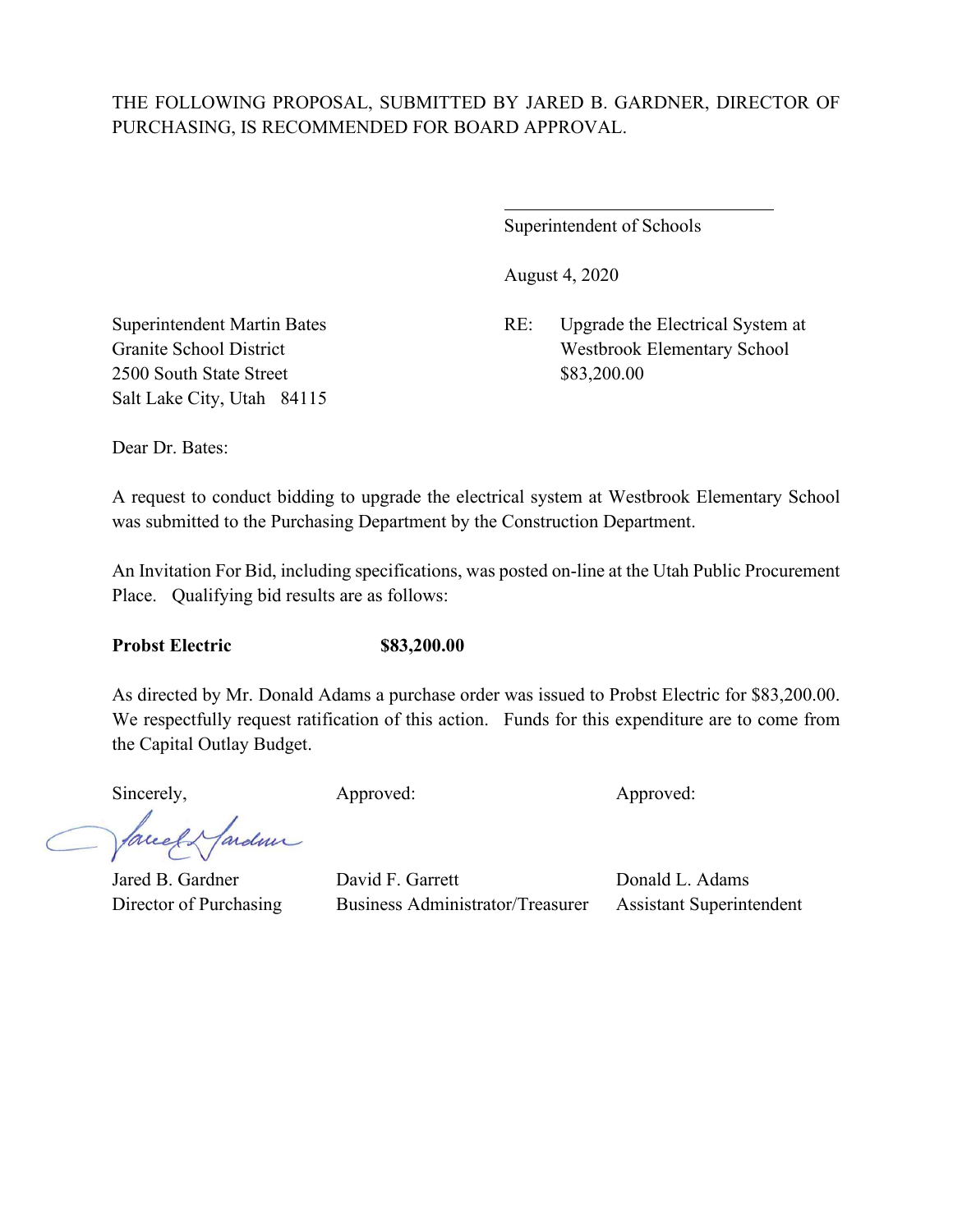

385-646-4597 Fax 385-646-4351 [www.graniteschools.org](http://www.graniteschools.org/)

July 30, 2020

Superintendent Martin W. Bates Granite School District 2500 South State Street Salt Lake City, Utah 84115

#### SUBJECT: **Ratification for Electrical System at Westbrook for West Lake STEM**

Dear Dr. Bates,

As part of our need to relocate Westlake Junior High School to the Westbrook campus, procurement of additional classroom and dining hall buildings were required. The existing Westbrook electrical system was not capable of adding the additional relocatable buildings. Due to the design of the system, coordination of the bid process, and the imperative to have the installation complete before students arrive, a purchase order was issued to Probst Electric for \$83,200.00. A formal bid was not received until after the previous Board deadline creating the need for ratification. We respectfully request ratification of this action.

 $OUL/OL$ 

Donald Adams Assistant Superintendent, Support Services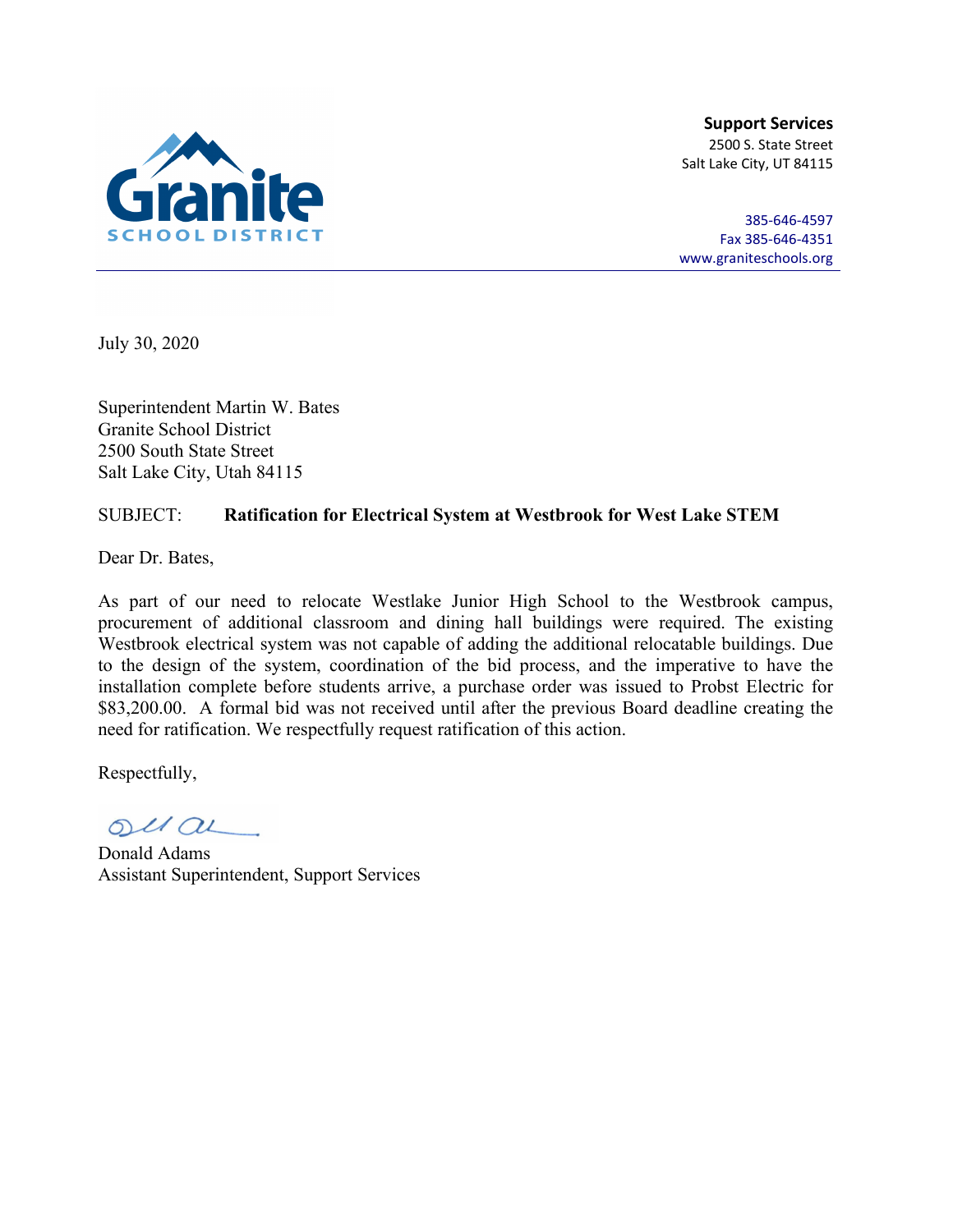$\overline{a}$ 

Superintendent of Schools

August 4, 2020

Superintendent Martin Bates RE: Upgrade the Fire Alarm System at Granite School District Westbrook Elementary School

2500 South State Street \$99,113.00 Salt Lake City, Utah 84115

Dear Dr. Bates:

A request to conduct bidding to upgrade the fire alarm system at Westbrook Elementary School was submitted to the Purchasing Department by the Construction Department.

An Invitation For Bid, including specifications, was posted on-line at the Utah Public Procurement Place. Qualifying bid results are as follows:

| <b>Probst Electric</b> | \$99,113.00  |
|------------------------|--------------|
| Peerless Electric      | \$148,873.00 |

As directed by Mr. Donald Adams, a purchase order was issued to Probst Electric for \$99,113.00. We respectfully request ratification of this action. Funds for this expenditure are to come from the Capital Outlay Budget.

Sincerely, Approved: Approved: Approved: Approved:

facely fardme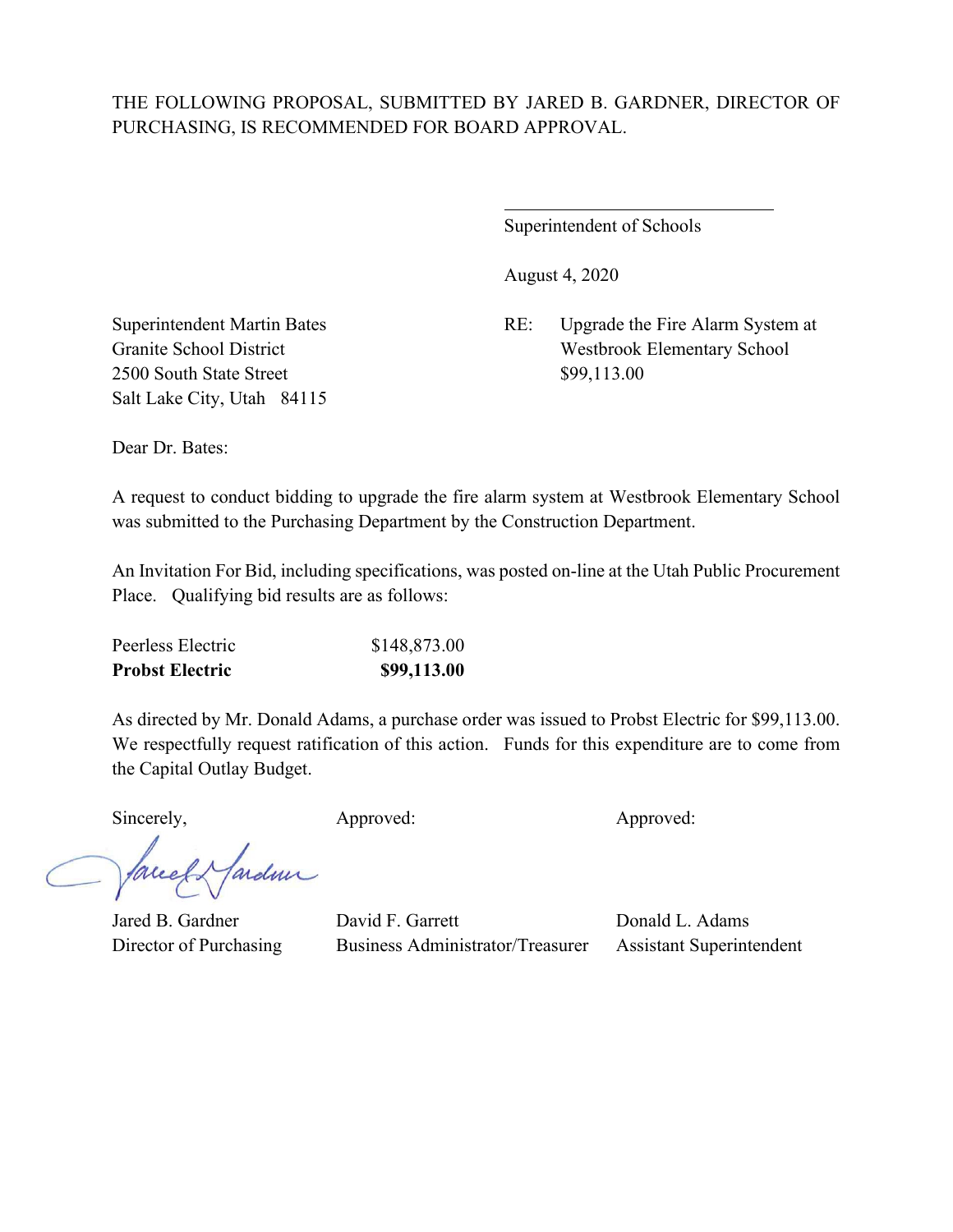

385-646-4597 Fax 385-646-4351 [www.graniteschools.org](http://www.graniteschools.org/)

July 30, 2020

Superintendent Martin W. Bates Granite School District 2500 South State Street Salt Lake City, Utah 84115

#### SUBJECT: **Ratification for Fire Alarm System at Westbrook for West Lake STEM**

Dear Dr. Bates,

As part of our need to relocate Westlake Junior High School STEM to the Westbrook campus, procurement of additional classroom and dining hall buildings were required. The existing Westbrook fire alarm system was not capable of adding the additional relocatable buildings. Due to the design of the system, coordination of the bid process, and the imperative to have the installation complete before students arrive, a purchase order was issued to Probst Electric for \$99,113.00. A formal bid was not received until after the previous Board deadline creating the need for ratification. We respectfully request ratification of this action.

 $OUL/OL$ 

Donald Adams Assistant Superintendent, Support Services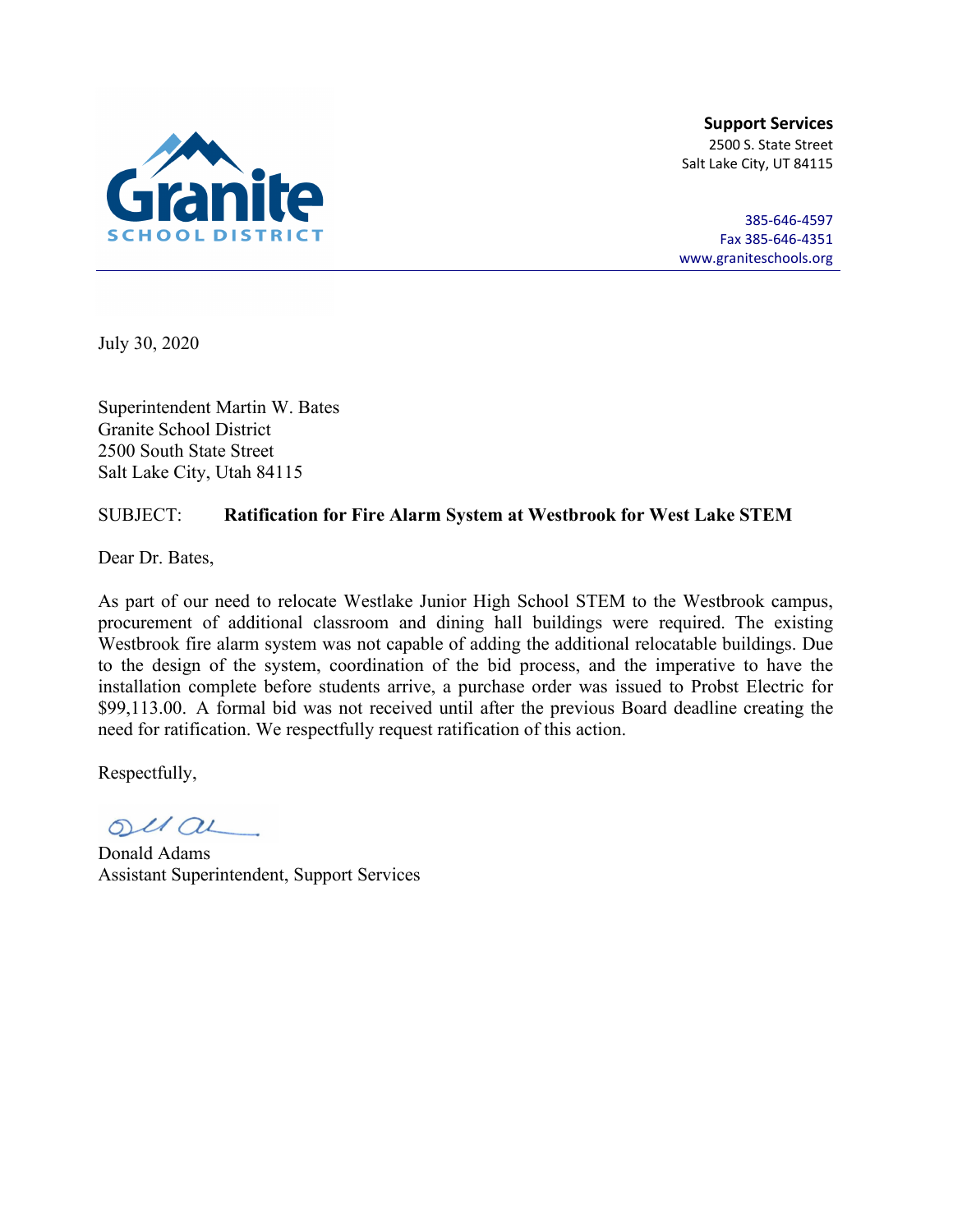$\overline{a}$ 

Superintendent of Schools

August 4, 2020

Superintendent Martin Bates RE: Contracted Services for Blind and Granite School District Visually Impaired Students 2500 South State Street Not to Exceed \$71,554.00

Salt Lake City, Utah 84115

Dear Dr. Bates:

The Special Education Department has requested a contract with the Utah Schools for the Deaf and Blind to provide an orientation and mobility specialist to provide services to blind and visually impair students.

We respectfully request approval to enter a one-year contract with the Utah Schools for the Deaf and Blind and to issue a purchase order not to exceed \$71,554.00. Funds for this expenditure are to come from Special Education funding.

Sincerely, Approved: Approved: Approved: Approved:

ardmi